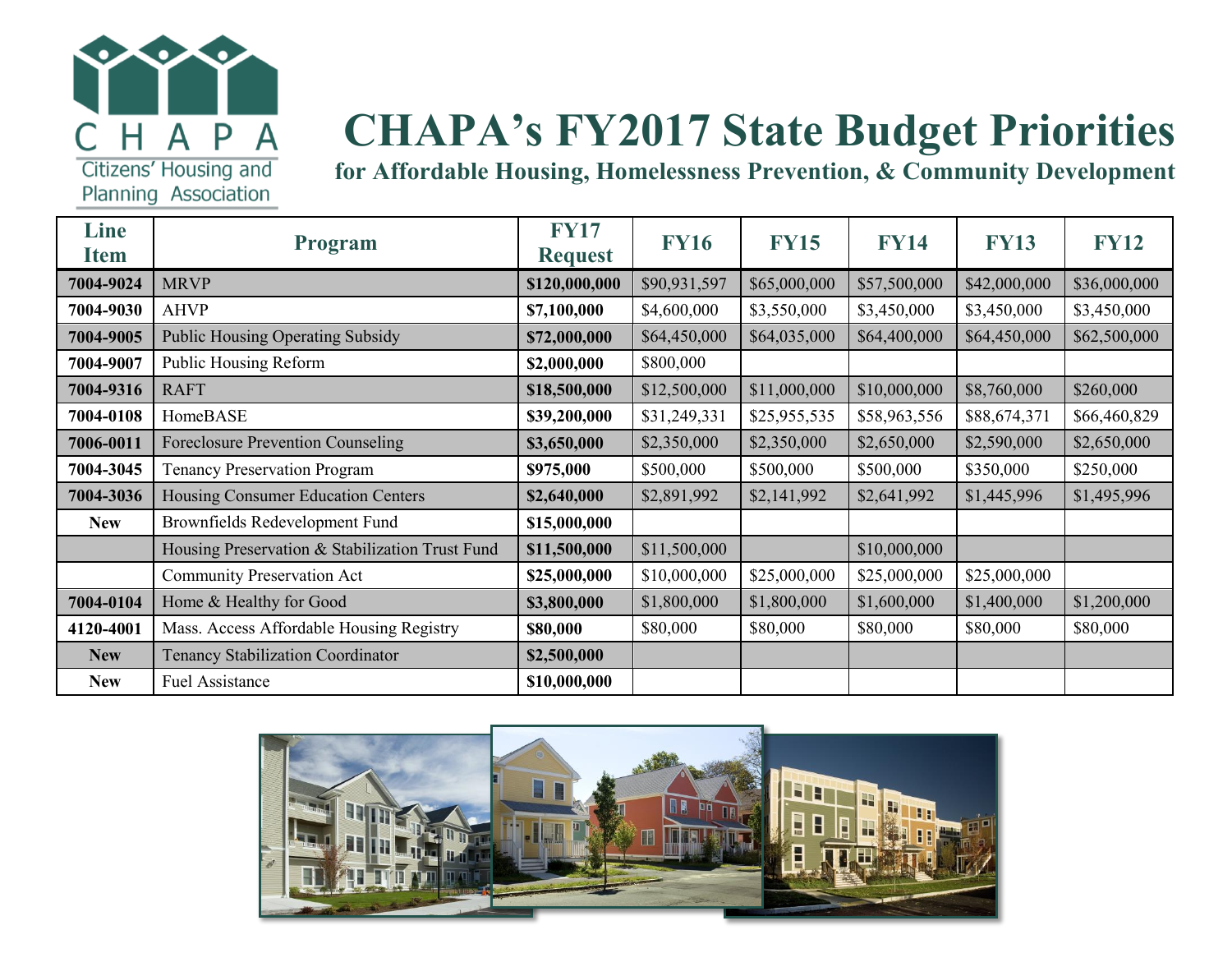

## **FY2017 CHAPA State Budget Priorities**

**For Affordable Housing, Homelessness Prevention, & Community Development Programs**

### **Massachusetts Rental Voucher Program (MRVP) (7004-9024) FY'17 Request: \$120 million**

MRVP is the most effective tool to immediately help people who are homeless or at-risk of homelessness secure homes they can afford. Through a combination of project-based and new mobile vouchers, MRVP provides affordable housing for families and individuals experiencing instability. \$120 million will increase the number of vouchers available, help preserve affordable housing developments, and make programmatic fixes that will make vouchers more usable, help tenants be more stable in their housing, and reduce lengthy lease-up times. Funding MRVP at \$120 million will also restore the program to its 1990 funding when the combined state voucher and Chapter 707 programs funded more than double the number of vouchers funded today.

### **Alternative Housing Voucher Program (AHVP) (7004-9030) FY'17 Request: \$7.1 million**

AHVP provides rental assistance to approximately 560 very low-income households with persons with disabilities. Together with MRVP, this program is capable of furthering the Commonwealth's goal of providing persons with disabilities choices to live in community-based housing and avoid more costly institutions or homelessness. \$7.1 million will provide rental assistance to approximately 800 people, the amount originally funded in 1995.

### **Public Housing Operating Subsidy (7004-9005) FY'17 Request: \$72 million**

This line-item supports more than 45,600 of state-sponsored public housing units in Massachusetts, with over two-thirds of these units dedicated to seniors and persons with disabilities. Unfortunately, years of underfunding have left many housing authorities struggling to operate and keep units in good repair. The additional \$7.5 million will help provide up to a 6% increase in local housing authority operating budgets to help operate and preserve this valuable resource.

### **Public Housing Reform (7004-9007) FY'17 Request: \$2 million**

This line-item funds the implementation of public housing reform, signed into law in August 2014. These reforms improve governance and operation of local housing authorities by assisting with capital improvements, unit turn over, and creating a centralized waitlist. The reforms also increase tenant participation and promote economies of scale by encouraging collaborations among housing authorities.

### **Residential Assistance for Families in Transition (RAFT) (7004-9316) FY'17 Request: \$18.5 million**

RAFT helps families who are at risk of homelessness remain housed. RAFT provides assistance of up to \$4,000 in a 12-month period to help families pay security deposits, first and last month's rent, moving expenses, rent, utility and mortgage arrears, and other housing-related expenses. With \$18.5 million, an estimated 6,346 households would be able to receive immediate resources to prevent homelessness. We also ask the Legislature to expand RAFT's definition of family to cover households of all sizes and configurations to allow unaccompanied adults and those without children in the household to access these homelessness prevention resources.

HomeBASE offers families an alternative to shelter by providing stabilization services and up to \$8,000 in financial assistance to pay rent, utility bills, security deposits, and other expenses that would allow them to stay in their homes, move to new housing, or live with another family. Currently, only families who are eligible for shelter under Emergency Assistance may receive HomeBASE. We ask that program eligibility be expanded to allow families in domestic violence shelters and substance abuse programs to access to this resource. We also request that families be allowed to renew HomeBASE until their income reaches 50% of the Area Median Income in order to achieve the program goals of ensuring housing stability and preventing a fall back into homelessness. Providing HomeBASE with at least \$8 million in additional funds over FY2016 will support these program changes while reducing the number of homeless families in shelters and motels.

### **Foreclosure Prevention Counseling (7006-0011) FY'17 Request: \$3.65 million–retained revenue**

This line item, funded through retained revenue from mortgage loan originator license fees, supports foreclosure counseling at housing agencies across the Commonwealth. The Ch. 206 foreclosure counseling grants have helped achieve the best possible outcome for many struggling homeowners. Increased funding for the program will help support other effective foreclosure prevention tools, such as direct advocacy and counseling as demonstrated by the former Community Based HomeCorps (CBHC) program. CBHC, administered by CHAPA, empowered housing agencies to assist homeowners facing foreclosure by training homeowner advocates with loan modification and advocacy skills. In its only year of operation ending in June 2015, CBHC directly reviewed 1,000 cases from homeowners facing foreclosure, with only 2.6% of those cases resulting in a foreclosure.

### **HomeBASE (7004-0108) FY'17 Request: \$39.2 million**